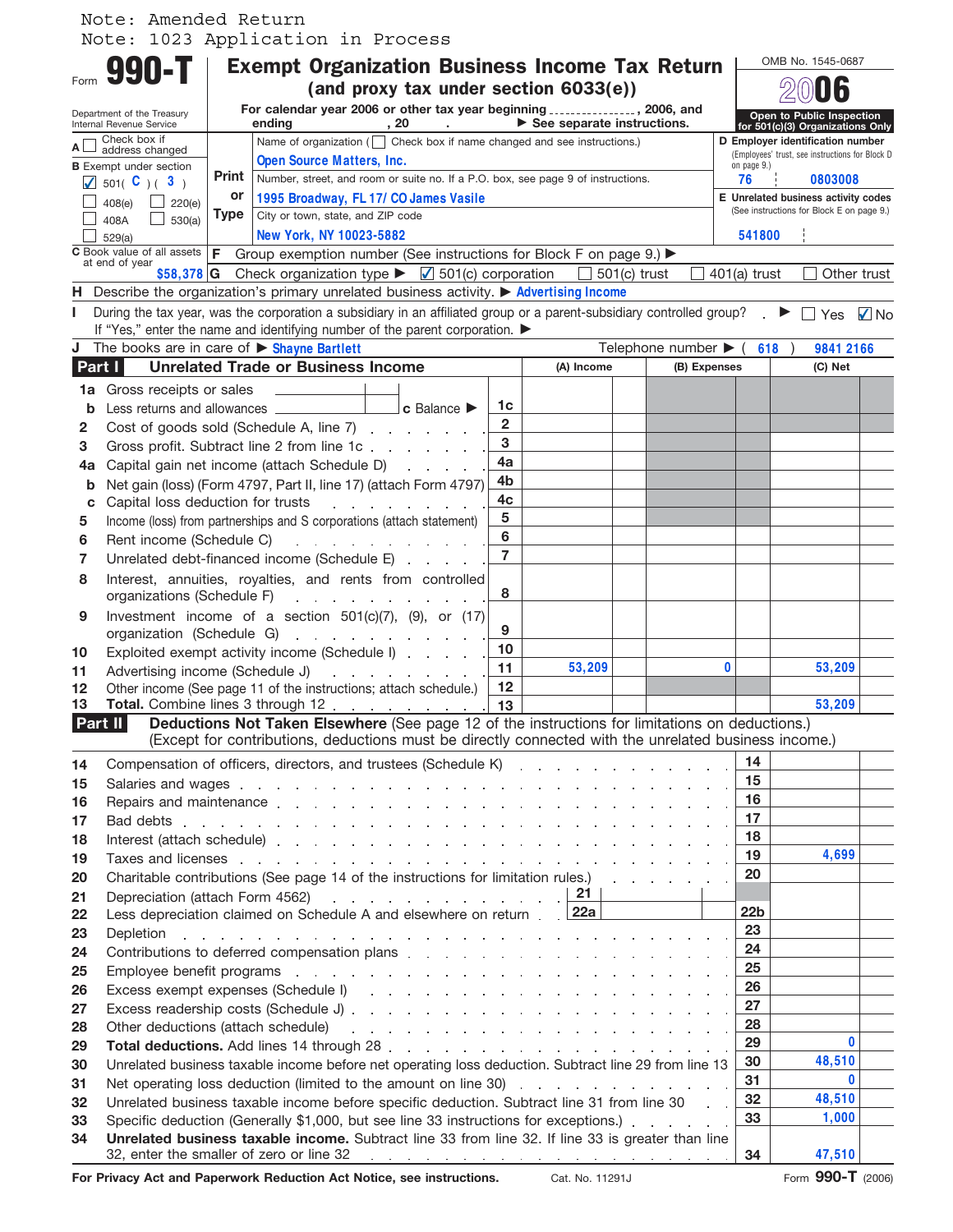| Part III        |                     | <b>Tax Computation</b>                                                                                                                                                                                                                                                                                                    |                                                                                                                                                                                                                                |                                                                                                                 |                 |                                    |                 |                                      |                              |
|-----------------|---------------------|---------------------------------------------------------------------------------------------------------------------------------------------------------------------------------------------------------------------------------------------------------------------------------------------------------------------------|--------------------------------------------------------------------------------------------------------------------------------------------------------------------------------------------------------------------------------|-----------------------------------------------------------------------------------------------------------------|-----------------|------------------------------------|-----------------|--------------------------------------|------------------------------|
| 35              |                     | Organizations Taxable as Corporations. See instructions for tax computation on page 15.<br>Controlled group members (sections 1561 and 1563) check here $\blacktriangleright \Box$ See instructions and:                                                                                                                  |                                                                                                                                                                                                                                |                                                                                                                 |                 |                                    |                 |                                      |                              |
|                 | $(1)$ $\frac{1}{5}$ | a Enter your share of the \$50,000, \$25,000, and \$9,925,000 taxable income brackets (in that order):                                                                                                                                                                                                                    | $\begin{array}{ c c c c c }\n\hline\n\text{(3)} & \text{(3)} & \text{(4)}\n\end{array}$<br>$(2)$ $\frac{15}{2}$                                                                                                                |                                                                                                                 |                 |                                    |                 |                                      |                              |
| b               |                     | Enter organization's share of: (1) Additional 5% tax (not more than \$11,750) $\frac{16}{15}$<br>(2) Additional 3% tax (not more than \$100,000) $\sqrt{8}$                                                                                                                                                               |                                                                                                                                                                                                                                |                                                                                                                 |                 |                                    |                 |                                      |                              |
| C               |                     |                                                                                                                                                                                                                                                                                                                           |                                                                                                                                                                                                                                |                                                                                                                 |                 |                                    | 35 <sub>c</sub> | 7,127                                |                              |
| 36              |                     | Trusts Taxable at Trust Rates. See instructions for tax computation on page 16. Income tax on<br>the amount on line 34 from: $\Box$ Tax rate schedule or $\Box$ Schedule D (Form 1041) $\blacktriangleright$                                                                                                              |                                                                                                                                                                                                                                |                                                                                                                 |                 |                                    | 36              |                                      |                              |
| 37              |                     |                                                                                                                                                                                                                                                                                                                           |                                                                                                                                                                                                                                |                                                                                                                 |                 |                                    | 37              |                                      |                              |
| 38              |                     | Alternative minimum tax in the contract of the contract of the contract of the contract of the contract of the contract of the contract of the contract of the contract of the contract of the contract of the contract of the                                                                                            |                                                                                                                                                                                                                                |                                                                                                                 |                 |                                    | 38              |                                      |                              |
| 39              |                     | Total. Add lines 37 and 38 to line 35c or 36, whichever applies [11] Add lines 37 and 38 to line 35c or 36, whichever applies                                                                                                                                                                                             |                                                                                                                                                                                                                                |                                                                                                                 |                 | and the company of                 | 39              | 7,127                                |                              |
|                 | <b>Part IV</b>      | <b>Tax and Payments</b>                                                                                                                                                                                                                                                                                                   |                                                                                                                                                                                                                                |                                                                                                                 |                 |                                    |                 |                                      |                              |
| 40a             |                     | Foreign tax credit (corporations attach Form 1118; trusts attach Form 1116).                                                                                                                                                                                                                                              |                                                                                                                                                                                                                                |                                                                                                                 | 40a             |                                    |                 |                                      |                              |
| b               |                     | Other credits (see page 17 of the instructions) entertainment of the contract of the instructions)                                                                                                                                                                                                                        |                                                                                                                                                                                                                                |                                                                                                                 | 40 <sub>b</sub> |                                    |                 |                                      |                              |
|                 |                     | General business credit. Check here and indicate which forms are attached:                                                                                                                                                                                                                                                |                                                                                                                                                                                                                                |                                                                                                                 | 40 <sub>c</sub> |                                    |                 |                                      |                              |
| d               |                     | Credit for prior year minimum tax (attach Form 8801 or 8827)                                                                                                                                                                                                                                                              |                                                                                                                                                                                                                                |                                                                                                                 | 40d             |                                    |                 |                                      |                              |
| е               |                     |                                                                                                                                                                                                                                                                                                                           |                                                                                                                                                                                                                                |                                                                                                                 |                 |                                    | 40e             | 0                                    |                              |
| 41              |                     | Subtract line 40e from line 39                                                                                                                                                                                                                                                                                            | a construction of the contract of the construction of the construction of the construction of the construction of the construction of the construction of the construction of the construction of the construction of the cons |                                                                                                                 |                 |                                    | 41              | 7,127                                |                              |
| 42              |                     | Other taxes. Check if from: Form 4255 Form 8611 Form 8697 Form 8866 Obther (attach schedule)                                                                                                                                                                                                                              |                                                                                                                                                                                                                                |                                                                                                                 |                 |                                    | 42              | $\mathbf{0}$                         |                              |
| 43              |                     |                                                                                                                                                                                                                                                                                                                           |                                                                                                                                                                                                                                |                                                                                                                 |                 |                                    | 43              | 7,127                                |                              |
| 44a             |                     | Payments: A 2005 overpayment credited to 2006                                                                                                                                                                                                                                                                             |                                                                                                                                                                                                                                |                                                                                                                 | 44a             |                                    |                 |                                      |                              |
| b               |                     | 2006 estimated tax payments expansion and a set of the set of the set of the set of the set of the set of the set of the set of the set of the set of the set of the set of the set of the set of the set of the set of the se                                                                                            |                                                                                                                                                                                                                                |                                                                                                                 | 44b             | 8,052                              |                 |                                      |                              |
| с               |                     | Tax deposited with Form 8868 resources and resources and resources and resources and resources and resources and resources and resources and resources and resources and resources and resources and resources and resources a                                                                                            |                                                                                                                                                                                                                                |                                                                                                                 | 44c             |                                    |                 |                                      |                              |
| d               |                     | Foreign organizations: Tax paid or withheld at source (see instructions)                                                                                                                                                                                                                                                  |                                                                                                                                                                                                                                |                                                                                                                 | 44d             |                                    |                 |                                      |                              |
| е               |                     |                                                                                                                                                                                                                                                                                                                           |                                                                                                                                                                                                                                |                                                                                                                 | 44e             |                                    |                 |                                      |                              |
|                 |                     | Credit for federal telephone excise tax paid (attach Form 8913)                                                                                                                                                                                                                                                           |                                                                                                                                                                                                                                |                                                                                                                 | 44f             |                                    |                 |                                      |                              |
| g               |                     | Other credits and payments:                                                                                                                                                                                                                                                                                               | Form 2439                                                                                                                                                                                                                      |                                                                                                                 |                 |                                    |                 |                                      |                              |
|                 |                     | Form 4136 $\qquad \qquad \Box$                                                                                                                                                                                                                                                                                            | Other <u>Contact</u> Total ▶                                                                                                                                                                                                   |                                                                                                                 | 44g             |                                    |                 |                                      |                              |
| 45              |                     | Total payments. Add lines 44a through 44g                                                                                                                                                                                                                                                                                 |                                                                                                                                                                                                                                |                                                                                                                 |                 |                                    | 45              | 0                                    |                              |
|                 |                     |                                                                                                                                                                                                                                                                                                                           |                                                                                                                                                                                                                                | the contract of the contract of the contract of the contract of the contract of the contract of the contract of |                 |                                    | 46              | 0                                    |                              |
| 46              |                     | Estimated tax penalty (see page 4 of the instructions). Check if Form 2220 is attached $\blacksquare$                                                                                                                                                                                                                     |                                                                                                                                                                                                                                |                                                                                                                 |                 |                                    | 47              | $\mathbf{0}$                         |                              |
| 47<br>48        |                     | Tax due. If line 45 is less than the total of lines 43 and 46, enter amount owed<br><b>Overpayment.</b> If line 45 is larger than the total of lines 43 and 46, enter amount overpaid.                                                                                                                                    |                                                                                                                                                                                                                                |                                                                                                                 |                 | and a state of                     | 48              | 925                                  |                              |
| 49              |                     | Enter the amount of line 48 you want: Credited to 2007 estimated tax $\blacktriangleright$                                                                                                                                                                                                                                |                                                                                                                                                                                                                                |                                                                                                                 | 925             | Refunded $\blacktriangleright$     | 49              | $\mathbf{u}$                         |                              |
| Part V          |                     | Statements Regarding Certain Activities and Other Information (see instructions on page 18)                                                                                                                                                                                                                               |                                                                                                                                                                                                                                |                                                                                                                 |                 |                                    |                 |                                      |                              |
|                 |                     |                                                                                                                                                                                                                                                                                                                           |                                                                                                                                                                                                                                |                                                                                                                 |                 |                                    |                 | Yes                                  |                              |
| 1               |                     | At any time during the 2006 calendar year, did the organization have an interest in or a signature or other authority                                                                                                                                                                                                     |                                                                                                                                                                                                                                |                                                                                                                 |                 |                                    |                 |                                      | <b>No</b>                    |
|                 |                     | over a financial account (bank, securities, or other) in a foreign country? If YES, the organization may have to file                                                                                                                                                                                                     |                                                                                                                                                                                                                                |                                                                                                                 |                 |                                    |                 |                                      |                              |
|                 |                     |                                                                                                                                                                                                                                                                                                                           |                                                                                                                                                                                                                                |                                                                                                                 |                 |                                    |                 |                                      | $\checkmark$<br>$\checkmark$ |
| $\mathbf{2}$    |                     | During the tax year, did the organization receive a distribution from, or was it the grantor of, or transferor to, a foreign trust?.                                                                                                                                                                                      |                                                                                                                                                                                                                                |                                                                                                                 |                 |                                    |                 |                                      |                              |
|                 |                     | If YES, see page 5 of the instructions for other forms the organization may have to file.                                                                                                                                                                                                                                 |                                                                                                                                                                                                                                |                                                                                                                 |                 |                                    |                 |                                      |                              |
| 3               |                     | Enter the amount of tax-exempt interest received or accrued during the tax year $\triangleright$ \$                                                                                                                                                                                                                       |                                                                                                                                                                                                                                |                                                                                                                 |                 |                                    |                 |                                      |                              |
|                 |                     | Schedule A-Cost of Goods Sold. Enter method of inventory valuation >                                                                                                                                                                                                                                                      |                                                                                                                                                                                                                                |                                                                                                                 |                 |                                    |                 |                                      |                              |
| 1               |                     | Inventory at beginning of year                                                                                                                                                                                                                                                                                            | 1                                                                                                                                                                                                                              | 6 Inventory at end of year                                                                                      |                 |                                    | 6               |                                      |                              |
| 2               |                     | Purchases and the set of the set of the set of the set of the set of the set of the set of the set of the set o                                                                                                                                                                                                           | $\overline{2}$                                                                                                                                                                                                                 | 7 Cost of goods sold. Subtract line                                                                             |                 |                                    |                 |                                      |                              |
| 3               |                     | Cost of labor extended to the cost of labor                                                                                                                                                                                                                                                                               | 3                                                                                                                                                                                                                              | 6 from line 5. Enter here and in                                                                                |                 |                                    |                 |                                      |                              |
| 4a              |                     | Additional section 263A costs                                                                                                                                                                                                                                                                                             |                                                                                                                                                                                                                                | Part I, line 2                                                                                                  |                 |                                    | 7               |                                      |                              |
|                 |                     | (attach schedule)<br>and the control of                                                                                                                                                                                                                                                                                   | 4a                                                                                                                                                                                                                             | 8 Do the rules of section 263A (with respect to L                                                               |                 |                                    |                 | Yes                                  | No                           |
|                 |                     | <b>b</b> Other costs (attach schedule)                                                                                                                                                                                                                                                                                    | 4b                                                                                                                                                                                                                             | property produced or acquired for resale) apply                                                                 |                 |                                    |                 |                                      |                              |
| 5               |                     | Total. Add lines 1 through 4b                                                                                                                                                                                                                                                                                             | 5                                                                                                                                                                                                                              | to the organization?                                                                                            |                 | design and a state of the state of |                 |                                      |                              |
|                 |                     | Under penalties of perjury, I declare that I have examined this return, including accompanying schedules and statements, and to the best of my knowledge and belief, it is true,<br>correct, and complete. Declaration of preparer (other than taxpayer) is based on all information of which preparer has any knowledge. |                                                                                                                                                                                                                                |                                                                                                                 |                 |                                    |                 |                                      |                              |
| <b>Sign</b>     |                     |                                                                                                                                                                                                                                                                                                                           |                                                                                                                                                                                                                                |                                                                                                                 |                 |                                    |                 | May the IRS discuss this return with |                              |
| Here            |                     |                                                                                                                                                                                                                                                                                                                           |                                                                                                                                                                                                                                | <b>President</b>                                                                                                |                 |                                    |                 | the preparer shown below (see        |                              |
|                 |                     | Signature of officer                                                                                                                                                                                                                                                                                                      | Date                                                                                                                                                                                                                           | Title                                                                                                           |                 |                                    | instructions)?  | $\sqrt{}$ Yes                        | No                           |
| Paid            |                     | Preparer's                                                                                                                                                                                                                                                                                                                |                                                                                                                                                                                                                                | Date                                                                                                            |                 | Check if                           |                 | Preparer's SSN or PTIN               |                              |
|                 | Preparer's          | signature                                                                                                                                                                                                                                                                                                                 |                                                                                                                                                                                                                                |                                                                                                                 |                 | $\sqrt{}$<br>self-employed         |                 | P00747521                            |                              |
|                 |                     | Firm's name (or<br>yours if self-employed),                                                                                                                                                                                                                                                                               | Sean M. Mills, CPA                                                                                                                                                                                                             |                                                                                                                 |                 | EIN                                |                 |                                      |                              |
| <b>Use Only</b> |                     | 1 Steeplechase Lane, Baldwinsville, NY 13027<br>address, and ZIP code                                                                                                                                                                                                                                                     | Phone no.                                                                                                                                                                                                                      | $315$ )                                                                                                         | 857-0388        |                                    |                 |                                      |                              |

Form 990-T (2006) Page **2**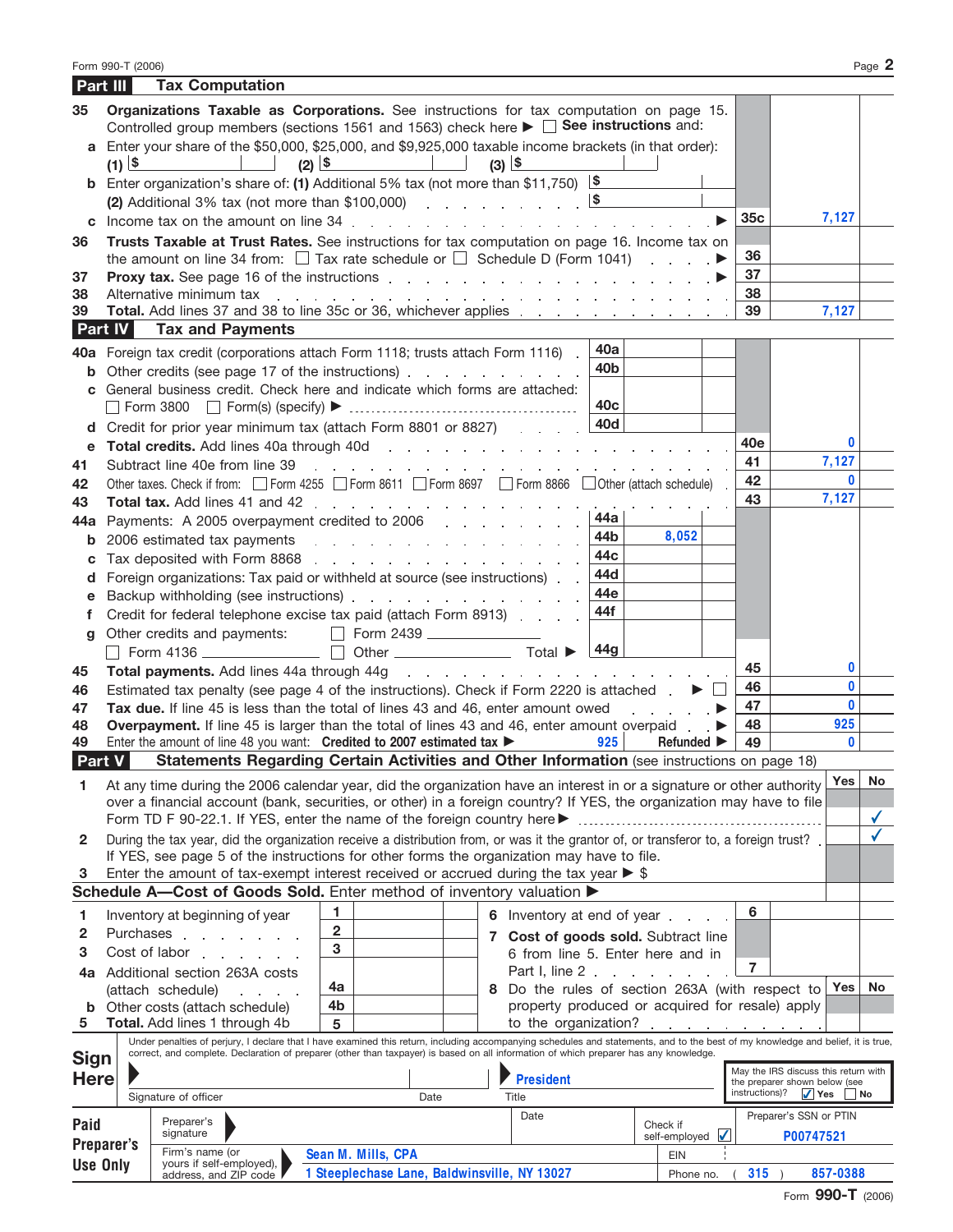## **Schedule C—Rent Income (From Real Property and Personal Property Leased With Real Property)** (see instructions on page 20)

| 1 Description of property                                                                                                                                                                                                                       |                                                     |       |                                                                                                                                                     |                                       |  |                                                                                                               |                                                                                           |  |
|-------------------------------------------------------------------------------------------------------------------------------------------------------------------------------------------------------------------------------------------------|-----------------------------------------------------|-------|-----------------------------------------------------------------------------------------------------------------------------------------------------|---------------------------------------|--|---------------------------------------------------------------------------------------------------------------|-------------------------------------------------------------------------------------------|--|
| (1)                                                                                                                                                                                                                                             |                                                     |       |                                                                                                                                                     |                                       |  |                                                                                                               |                                                                                           |  |
| (2)<br>the control of the control of the control of the control of the control of the control of                                                                                                                                                |                                                     |       |                                                                                                                                                     |                                       |  |                                                                                                               |                                                                                           |  |
| (3)                                                                                                                                                                                                                                             |                                                     |       |                                                                                                                                                     |                                       |  |                                                                                                               |                                                                                           |  |
| (4)                                                                                                                                                                                                                                             |                                                     |       |                                                                                                                                                     |                                       |  |                                                                                                               |                                                                                           |  |
|                                                                                                                                                                                                                                                 | 2 Rent received or accrued                          |       |                                                                                                                                                     |                                       |  |                                                                                                               |                                                                                           |  |
| (a) From personal property (if the percentage of rent<br>for personal property is more than 10% but not<br>more than 50%)                                                                                                                       |                                                     |       | (b) From real and personal property (if the<br>percentage of rent for personal property exceeds<br>50% or if the rent is based on profit or income) |                                       |  | <b>3</b> Deductions directly connected with the income in<br>columns 2(a) and 2(b) (attach schedule)          |                                                                                           |  |
| (1)                                                                                                                                                                                                                                             |                                                     |       |                                                                                                                                                     |                                       |  |                                                                                                               |                                                                                           |  |
| (2)                                                                                                                                                                                                                                             |                                                     |       |                                                                                                                                                     |                                       |  |                                                                                                               |                                                                                           |  |
| (3)<br>the control of the control of the control of the control of the control of the control of                                                                                                                                                |                                                     |       |                                                                                                                                                     |                                       |  |                                                                                                               |                                                                                           |  |
| (4)                                                                                                                                                                                                                                             |                                                     |       |                                                                                                                                                     |                                       |  |                                                                                                               |                                                                                           |  |
| Total                                                                                                                                                                                                                                           |                                                     | Total |                                                                                                                                                     |                                       |  |                                                                                                               |                                                                                           |  |
| Total income. Add totals of columns 2(a) and 2(b). Enter<br>here and on page 1, Part I, line 6, column (A) ▶                                                                                                                                    |                                                     |       |                                                                                                                                                     |                                       |  | <b>Total deductions.</b> Enter<br>here and on page 1, Part I,<br>line 6, column $(B)$ . $\blacktriangleright$ |                                                                                           |  |
| Schedule E-Unrelated Debt-Financed Income (see instructions on page 20)                                                                                                                                                                         |                                                     |       |                                                                                                                                                     |                                       |  |                                                                                                               |                                                                                           |  |
|                                                                                                                                                                                                                                                 |                                                     |       |                                                                                                                                                     |                                       |  |                                                                                                               | 3 Deductions directly connected with or allocable to                                      |  |
|                                                                                                                                                                                                                                                 | 1 Description of debt-financed property             |       | 2 Gross income from or<br>allocable to debt-financed<br>property                                                                                    |                                       |  | (a) Straight line depreciation<br>(attach schedule)                                                           | debt-financed property<br>(b) Other deductions<br>(attach schedule)                       |  |
| (1)                                                                                                                                                                                                                                             |                                                     |       |                                                                                                                                                     |                                       |  |                                                                                                               |                                                                                           |  |
| (2)                                                                                                                                                                                                                                             |                                                     |       |                                                                                                                                                     |                                       |  |                                                                                                               |                                                                                           |  |
| (3)                                                                                                                                                                                                                                             |                                                     |       |                                                                                                                                                     |                                       |  |                                                                                                               |                                                                                           |  |
|                                                                                                                                                                                                                                                 |                                                     |       |                                                                                                                                                     |                                       |  |                                                                                                               |                                                                                           |  |
| (4)<br>4 Amount of average<br>5 Average adjusted basis of<br>acquisition debt on or<br>or allocable to<br>allocable to debt-financed<br>debt-financed property                                                                                  |                                                     |       |                                                                                                                                                     | 6 Column 4<br>divided by<br>column 5  |  | 7 Gross income reportable<br>(column $2 \times$ column 6)                                                     | <b>8</b> Allocable deductions<br>(column $6 \times$ total of columns<br>$3(a)$ and $3(b)$ |  |
| property (attach schedule)                                                                                                                                                                                                                      | (attach schedule)                                   |       |                                                                                                                                                     |                                       |  |                                                                                                               |                                                                                           |  |
| (1)                                                                                                                                                                                                                                             |                                                     |       |                                                                                                                                                     | %                                     |  |                                                                                                               |                                                                                           |  |
| (2)                                                                                                                                                                                                                                             |                                                     |       | %                                                                                                                                                   |                                       |  |                                                                                                               |                                                                                           |  |
| (3)                                                                                                                                                                                                                                             |                                                     |       |                                                                                                                                                     | %                                     |  |                                                                                                               |                                                                                           |  |
| (4)                                                                                                                                                                                                                                             |                                                     |       |                                                                                                                                                     | $\frac{0}{6}$                         |  |                                                                                                               |                                                                                           |  |
| <b>Totals</b><br>Total dividends-received deductions included in column 8                                                                                                                                                                       |                                                     |       | the company of the company of the                                                                                                                   |                                       |  | Enter here and on page 1,<br>Part I, line 7, column (A).<br>$\blacktriangleright$                             | Enter here and on page 1,<br>Part I, line 7, column (B).                                  |  |
| Schedule F-Interest, Annuities, Royalties, and Rents From Controlled Organizations (see instructions on page 21)                                                                                                                                |                                                     |       |                                                                                                                                                     |                                       |  |                                                                                                               |                                                                                           |  |
|                                                                                                                                                                                                                                                 |                                                     |       | <b>Exempt Controlled Organizations</b>                                                                                                              |                                       |  |                                                                                                               |                                                                                           |  |
| 1 Name of Controlled<br>Organization                                                                                                                                                                                                            | 2 Employer<br><b>Identification Number</b>          |       | <b>3</b> Net unrelated income<br>(loss) (see instructions)                                                                                          | 4 Total of specified<br>payments made |  | 5 Part of column 4 that is<br>included in the controlling<br>organization's gross income                      | <b>6</b> Deductions directly<br>connected with income<br>in column 5                      |  |
| (1)                                                                                                                                                                                                                                             |                                                     |       |                                                                                                                                                     |                                       |  |                                                                                                               |                                                                                           |  |
| (2)                                                                                                                                                                                                                                             |                                                     |       |                                                                                                                                                     |                                       |  |                                                                                                               |                                                                                           |  |
| (3)                                                                                                                                                                                                                                             |                                                     |       |                                                                                                                                                     |                                       |  |                                                                                                               |                                                                                           |  |
| (4)                                                                                                                                                                                                                                             |                                                     |       |                                                                                                                                                     |                                       |  |                                                                                                               |                                                                                           |  |
| Nonexempt Controlled Organizations                                                                                                                                                                                                              |                                                     |       |                                                                                                                                                     |                                       |  |                                                                                                               |                                                                                           |  |
|                                                                                                                                                                                                                                                 |                                                     |       |                                                                                                                                                     |                                       |  |                                                                                                               |                                                                                           |  |
| 7 Taxable Income                                                                                                                                                                                                                                | 8 Net unrelated income<br>(loss) (see instructions) |       |                                                                                                                                                     | 9 Total of specified<br>payments made |  | 10 Part of column 9 that is<br>included in the controlling<br>organization's gross income                     | 11 Deductions directly<br>connected with income in<br>column 10                           |  |
| (1)                                                                                                                                                                                                                                             |                                                     |       |                                                                                                                                                     |                                       |  |                                                                                                               |                                                                                           |  |
| (2)                                                                                                                                                                                                                                             |                                                     |       |                                                                                                                                                     |                                       |  |                                                                                                               |                                                                                           |  |
| (3)                                                                                                                                                                                                                                             |                                                     |       |                                                                                                                                                     |                                       |  |                                                                                                               |                                                                                           |  |
| (4)                                                                                                                                                                                                                                             |                                                     |       |                                                                                                                                                     |                                       |  |                                                                                                               |                                                                                           |  |
|                                                                                                                                                                                                                                                 |                                                     |       |                                                                                                                                                     |                                       |  | Add columns 5 and 10.<br>Enter here and on page 1,<br>Part I, line 8, column (A).                             | Add columns 6 and 11.<br>Enter here and on page 1,<br>Part I, line 8, column (B).         |  |
| <b>Totals</b><br>and the company of the company of the company of the company of the company of the company of the company of the company of the company of the company of the company of the company of the company of the company of the comp |                                                     |       |                                                                                                                                                     |                                       |  |                                                                                                               |                                                                                           |  |